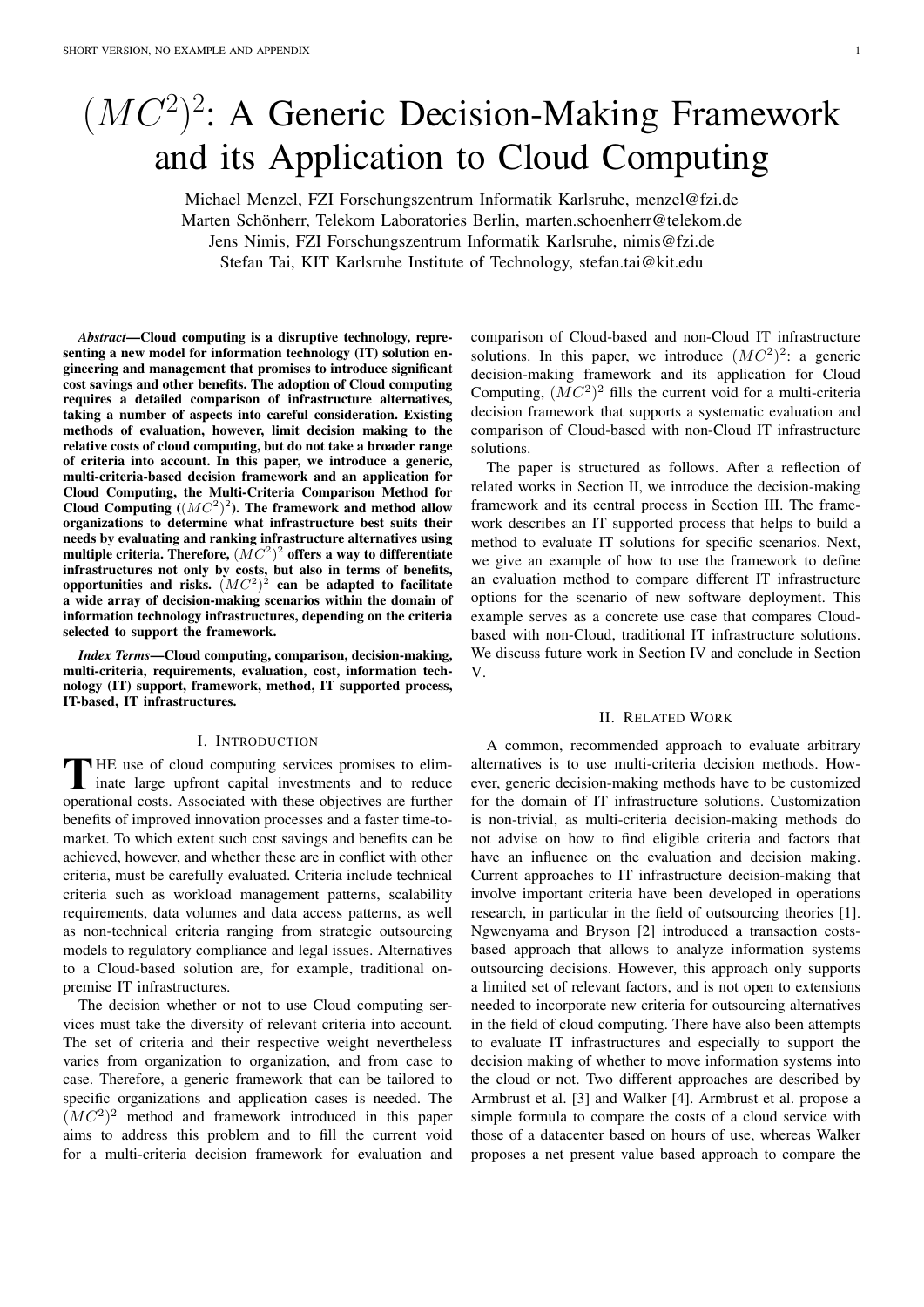costs of leasing and purchasing a CPU over several years. Both works focus only on a single cost aspect in the broad spectrum of relevant IT infrastructure criteria.

In our previous work, we proposed the CloudTCO framework [5] to widen the range of costs considered when comparing IT infrastructure options. CloudTCO, however, is limited to addressing non-technical requirements and focuses on costs, but does not compare benefits. Moreover, the resulting values can hardly be compared in a ratio scale but more in an interval or ordinal scale. Thus, concluding comparison statements such as "alternative 1 is two times better that alternative 2" are impossible to express.

# III. THE  $(MC^2)^2$  Framework

The  $(MC<sup>2</sup>)<sup>2</sup>$  framework is an evolution of the CloudTCO approach introduced by Klems et al. [5].  $(MC^2)^2$  extends the basic CloudTCO idea by supporting a wider range of diverse criteria, including benefitial factors . Further, while CloudTCO uses an utility function to compare result values  $(MC<sup>2</sup>)<sup>2</sup>$  allows to evaluate IT infrastructure alternatives on a ratio scale.  $(MC^2)^2$  has been designed as a generic framework that can be customized to define different, evaluation methods that are focused in scope and address a diverse set of criteria.

 $(MC<sup>2</sup>)<sup>2</sup>$  proposes an abstract, linear process to step-wise define a concrete evaluation method. The process incorporates several steps from scenario and alternatives definition to evaluation and ranking. Additionally, the process includes the consideration of an organizations internal and external information resources, and considers the integration and use of various software systems that can support the process, for example:

- Knowledge bases within the organization, e.g., wikis, reporting and document management software systems, databases with explicit knowledge
- Business intelligence systems, e.g., data mining and text mining tools
- Survey creation, deployment and analysis software systems

The process suggests a step-by-step order to build a concrete, customized evaluation method. First, a scenario and a number of alternatives are defined. Next, relevant criteria and requirements are identified. A multi-criteria decision-making method is then chosen and subsequently configured; this sets the criteria and requirements as parameters of the selected decision-making method. The result is a custom evaluation method that can be used to evaluate the alternatives under consideration.

Figure 1 depicts the process steps, each of which is described in further detail below.

# *A. Define Scenario*

A scenario specifies the particular situation under consideration, describing the business and IT context, environment, constraints and requirements, and at the same time setting the goals. The description of the scenario sets the scope and goals for the evaluation method to be created. Comprehensive expertise and experience is required to define the scenario, and



Fig. 1. The Process within the  $(MC^2)^2$  Framework

sufficient effort should be spent to facilitate the subsequent method steps.

## *B. Define Alternatives*

When using our framework, at least two alternatives must be defined for a given scenario. Every alternative aims at being a solution to the scenarios goals. Each alternative is defined by many attributes. An attribute is a name of a characteristic common to all alternatives and can be assigned a value. Every pair of alternatives differs in at least one attribute. Otherwise, an additional attribute in which both alternatives differ must be introduced.

To derive alternatives the given situation and defined goals must first be studied. Finding alternatives for a scenario involves expertise, creativity and experience, which ideally is pooled organization-wide. This can be supported by IT systems such as:

- Expert search systems to set up expert panels or for consulting purposes
- Work collaboration systems to collaboratively find alternatives
- Internal databases with externalized knowledge about experiences, for instance:
	- Pages in an internal wiki system about related topics
	- Internal documents with past experiences and reports about related decisions and evaluations

It is possible to perform this search process systematically by first searching for a set of important attributes and then assigning values to each attribute, for each alternative. At the end, each alternative is defined by the values assigned to the set of attributes. A value for an attribute can be an exact measured value, or an explanation or description in natural language. A detailed scenario description can significantly ease the search for attributes. A comprehensive scenario description may already reveal different options and variables within the scenario. Each option or variable is a potential attribute.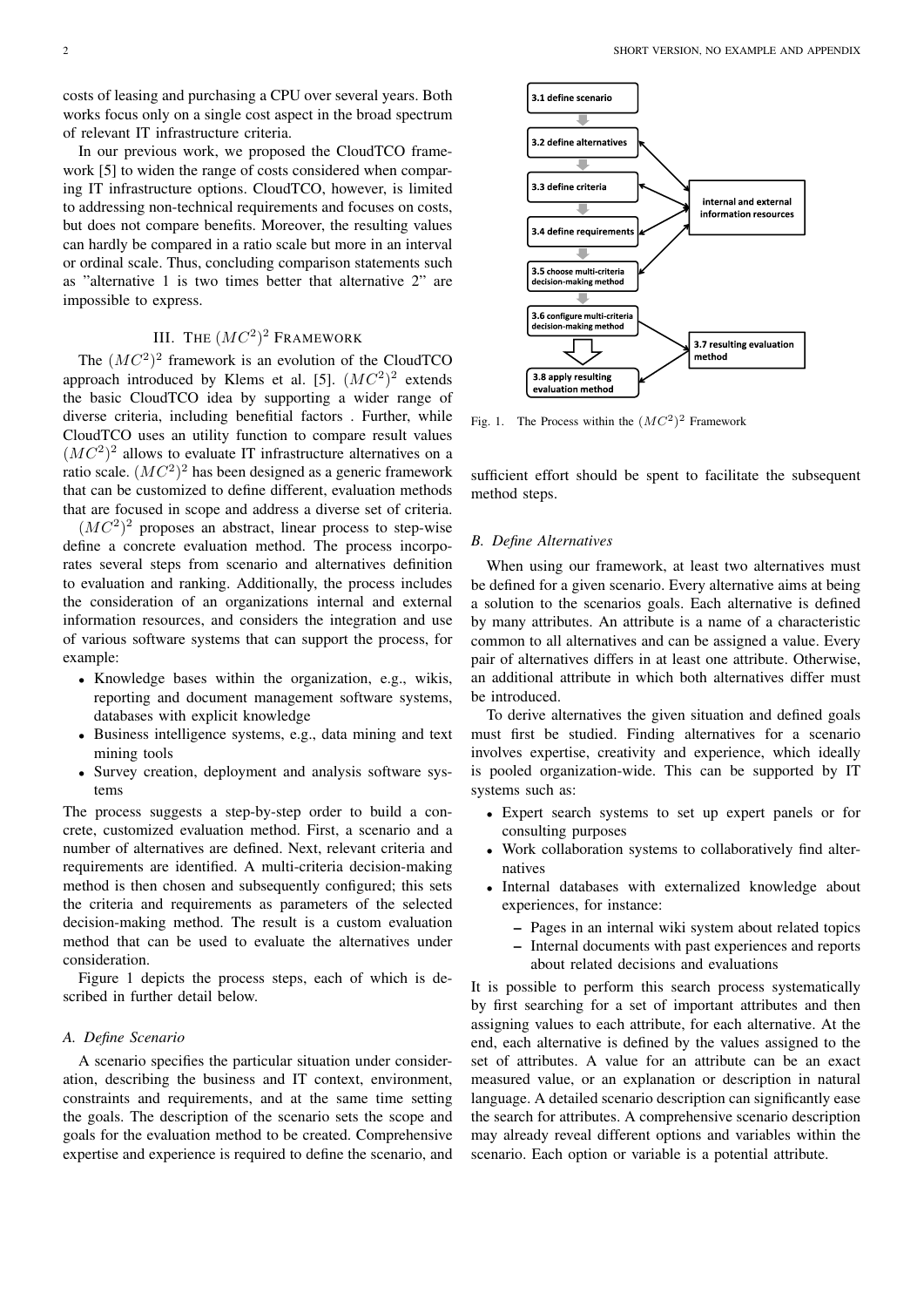Besides analyzing the scenarios description, again expertise and experience usually leads to the identification of many important attributes. By considering information resources from within or from outside the organization the attribute identification process can make use of existing externalized knowledge. (For reasons of focus, this paper, however, will not examine possible information resources and specific knowledge management techniques useful to externalize experiences made during the process.)

# *C. Define Criteria*

Alternatives defined by attributes do not necessarily provide sufficient information for an evaluation. The introduction of criteria extends attribute definitions with scales and makes them usable in evaluation methods. This is why one of the essential steps within  $(MC^2)^2$  is the definition of criteria. Having completed this step, requirements can be derived from the criteria and the multi-criteria decision-making method of choice can be configured and applied.

The set of attributes determined during the definition of alternatives serve as a starting point to derive the set of criteria. Criteria are different from attributes in their form. A criterion consists of a topic or question to be examined and a type which is either qualitative or quantitative. In case of a quantitative criterion a scale of measurement has to be defined. Expect some multi-criteria decision-making methods to restrain the choice of measurement scales. This implies that depending on the multi-criteria decision-making method of choice quantitative criteria that do not fulfill the scale restrictions will have to be excluded from the set of criteria and, thus, will not be considered by the resulting evaluation method.

Qualitative criteria do not necessarily rely on a scale as they are not easily measurable. Some multi-criteria decisionmaking methods do not support qualitative criteria and require transforming qualitative criteria into quantitative criteria by creating a scale.

Furthermore, criteria do not always influence a decision positively but negatively as well. According to Saaty [6] criteria can typically be clustered into the four types benefits, opportunities, costs, and risks. While criteria of the types benefits or opportunities are positive, criteria of the types costs and risks are negative. Nevertheless, other criteria type categories are possible as well. Table 1 shows four example criteria where criterion #1 is a quantitative criterion with nominal scale, #2 a quantitative criterion with binary nominal scale, #3 is a quantitative criterion with ratio scale, and #4 is a qualitative criterion.

To strive to an optimal evaluation of all alternatives an extensive set of criteria is favorable and facilitates more precise evaluation results. Pardee and Kirkwood [7] give three objectives to be pursued during the finding of criteria.

- 1) Completeness and Exhaustiveness
- 2) Mutually exclusive items only
- 3) Restrict to criteria of highest degree of importance

Again, expertise and creativity are helpful to identify eligible criteria. Keeney and Raiffa [8] suggest research in literature

TABLE I EXAMPLE CRITERIA

| # | Question                                                                                                                        | Type                                     | Possible<br>Values      |
|---|---------------------------------------------------------------------------------------------------------------------------------|------------------------------------------|-------------------------|
| 1 | How high is the data<br>security level of the<br>physical storage?                                                              | quantitative,<br>nominal scale           | low,<br>medium,<br>high |
| 2 | Is the usage of a SOA<br>possible within the IT<br>infrastructure?                                                              | quantitative,<br>binary nominal<br>scale | yes, no                 |
| 3 | What are the monthly<br>costs for upstream<br>network traffic from<br>the infrastructure<br>location to<br>the<br>organization? | quantitative, ra-<br>tio scale           | $0$ \$- $\infty$ \$     |
| 4 | How friendly<br>and<br>helpful<br>is the<br>support given<br>by<br>the infrastructure<br>provider?                              | qualitative                              |                         |

and to consult expert panels in order to find further criteria. Moreover, finding and defining criteria can be supported by ITbased information resources and software systems. Gathering experts into panels can be supported by expert search systems. Information resources to derive criteria from include:

- Guidelines from departments or externalized tacit knowledge inside the company, for instance, guidelines of the controlling department about cost hierarchies for IT infrastructures
- Results from surveying experts of different fields within the organization such as IT experts, security experts, controlling experts, or finance experts

# *D. Define Requirements*

Prior to the evaluation step, requirements are defined. Requirements help to filter out alternatives that are not feasible within the constraints of the given scenario. A requirement of a scenario is expressed as a minimal or maximal constraint that has to be attained by an alternative regarding one criterion. Every alternative with at least one criterion value lower than a minimum or higher than a maximum constraint is not realizable and, hence, filtered out. An alternative that has been filtered out will not be considered in the evaluation method.

The procedure of filtering can be performed for minimum constraints with a conjunctive satisficing method and respectively for maximum constraints with a disjunctive satisficing method [9]. Typically, the conjunctive method is applied to restrictions on positive criteria and the disjunctive method to restrictions on negative criteria. Optionally, there might be restrictions that should not be considered as criteria, but as a requirement only. In this case a new criterion needs to be introduced which is only considered as a requirement, but not as a criterion in the set of criteria.

As in criteria definition IT-based information resources and software systems are capable of supporting this step.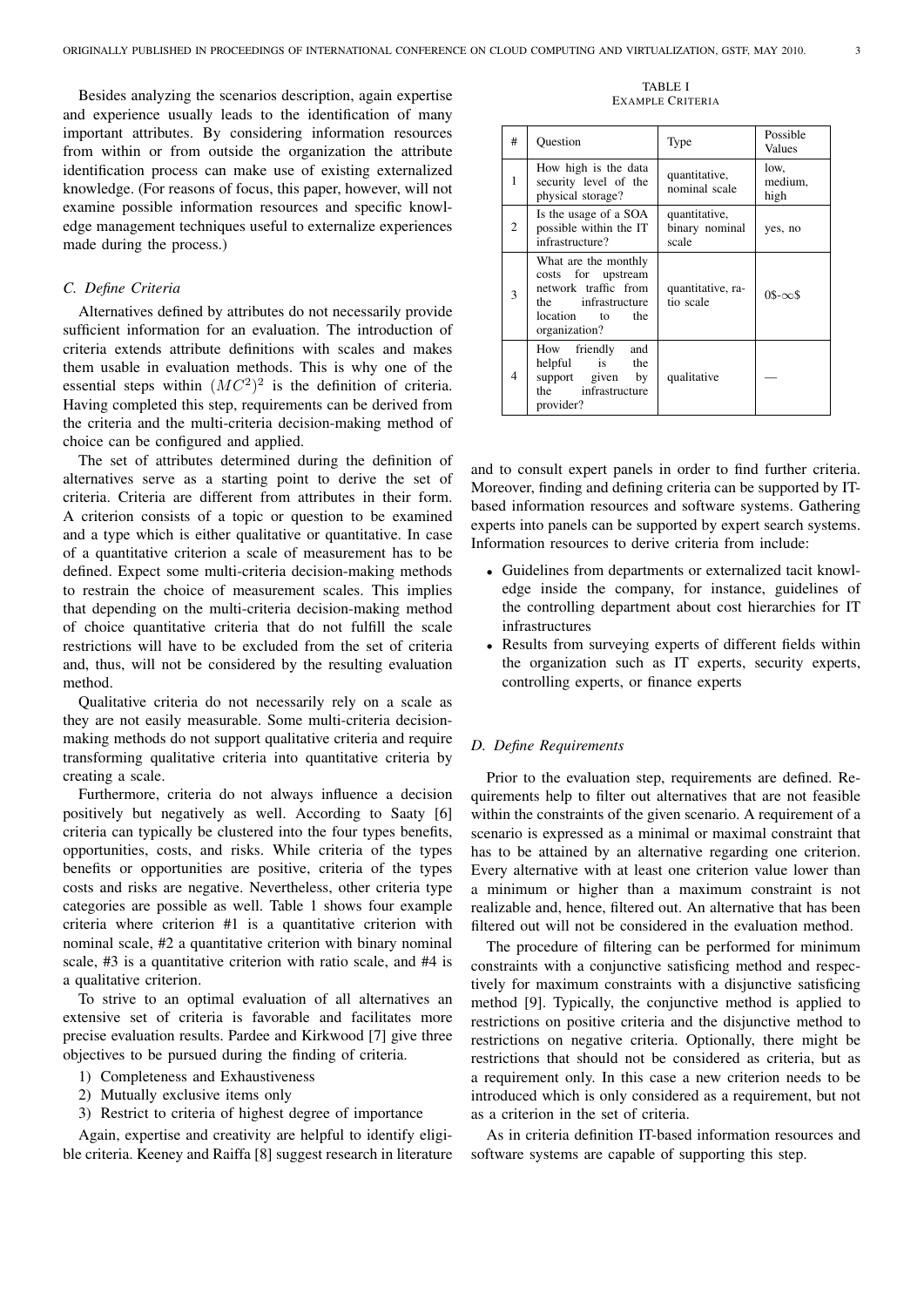#### *E. Choose Multi-Criteria Decision-Making Method*

Many multi-criteria decision-making methods are eligible upon which the custom evaluation method can be defined. An overview and comparison of different multi-criteria decisionmaking methods can be found in [10] [9]. The method has to be chosen according to the preferences of an organization and depending on the case. It is required that application of the method results in values, and not just a ranking.

We suggest the Analytic Network Process (ANP) [6] [11] method as the favorable evaluation method due to its ability to incorporate complex criteria networks during the evaluation. More complex criteria networks enable a more realistic modeling of criteria dependencies. In ANP, criteria networks not only include weights, but feedback loops and clusters as well. Moreover, ANP employs pair-wise comparisons and normalization to support the use of qualitative criteria. The combination of pair-wise comparisons and normalization succeeds to assign values to quantitative and qualitative criteria on a ratio scale. However, qualitative criteria values still are derived from subjective ratings.

# *F. Configure Multi-Criteria Decision-Making Method*

Before an evaluation method can be build and the evaluation results can be computed with that method in the final step of the process, it may be required to configure the multicriteria decision-making method. This typically means setting parameters such as alternatives, requirements, and criteria, and defining weights and relations for the set of criteria. Whether a configuration is needed or not depends on the evaluation method of choice.

Setting parameters for an evaluation method mostly means balancing parameters to customize the method to fit the needs of the scenario and goals. For most multi-criteria decisionmaking methods this step consists of defining criteria weights and relations. In doing so, many multi-criteria decision-making methods allow setting focus on several criteria within the set of criteria by assigning weights. Thereby the influence of a criterion is intensified and other criteria's influence is weakened. The weight describes the relative importance of a criterion compared to all other criteria.

The process of defining criteria interdependencies, and in particular criteria networks can also be supported by IT based information resources and software systems, especially when complex criteria networks are desired to model the real world situation. Moreover, repositories of criteria network patterns are helpful.

#### *G. Resulting Evaluation Method*

The process of the resulting rational evaluation method and its inputs is depicted in Figure 2: Requirements are used to filter out all alternatives that cannot fulfill each of the requirements. Following, all remaining alternatives are evaluated by the given criteria considered in the multi-criteria decision-making method of choice. To rank the alternatives the alternatives can be sorted by their evaluation results. The alternative ranked as #1 is the optimal decision according to its overall value.



Fig. 2. Process of a Resulting Evaluation Method

The resulting evaluation method is reusable with changing alternatives for decisions in the defined scenario's context.

# *H. Apply Resulting Evaluation Method*

In the final step the resulting, custom evaluation method is applied to filter out the realizable alternatives and calculate the evaluation results. The calculation results in a rank and a value assignment for each of the alternatives. The assigned value is according to the method of choice either absolute or a ratio value relative to the other alternatives. We suggest to choose a multi-criteria decision-making method that returns values on a ratio scale.

The final result of the custom evaluation method can be used to make a substantiated, rational decision for an alternative representing a solution in a scenario. Section 8 in the appendix examines the Analytic Network Process (ANP) which is a comprehensive evaluation method that provides a ranking of alternatives and value assignments on a ratio scale when applied within a custom method created with the  $(MC^2)^2$ framework. The ANP serves not only as an example for a possible multi-criteria decision-making method that can be applied within a custom methods process, but is also the favorable multi-criteria decision-making method that we suggest. As mentioned in Subsection III-F ANP allows to define complex criteria networks and it results in an evaluation on a ratio scale, which makes it a favorable basis for an evaluation method.

#### IV. DISCUSSION & FUTURE WORK

The use of ANP to evaluate alternatives of IT infrastructures raises several questions. First of all, pair-wise comparisons with qualitative criteria are not trivial and must be done subjectively as qualitative criteria are not measurable. Group evaluations might be a successful approach to strive for more objective results in evaluations with many qualitative criteria. This is still open for future work.

Also, values of measurable quantitative criteria must be collected first. Support for this step is not included in the framework yet. Later works to intensify the IT support within